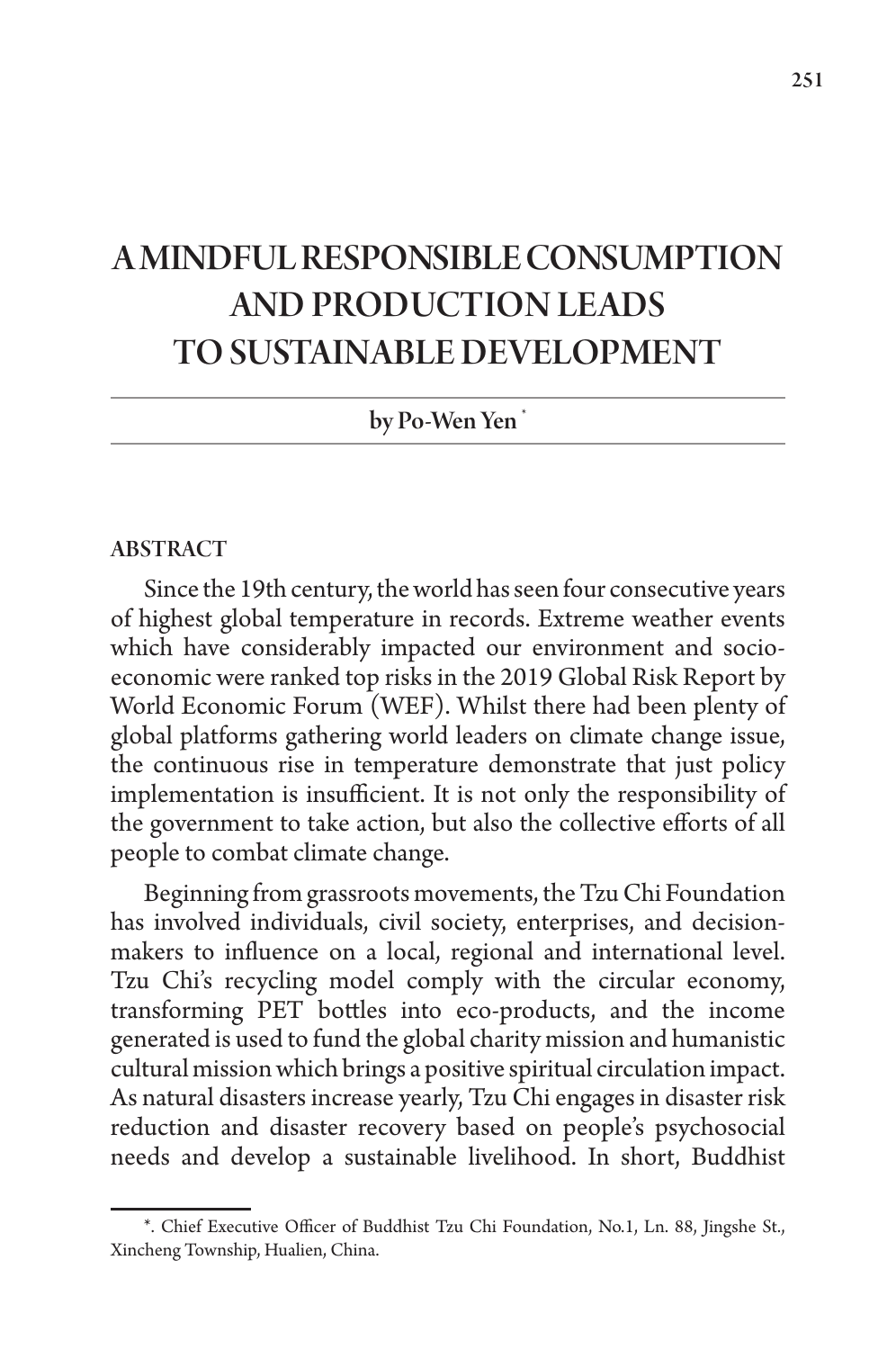Tzu Chi Foundation founder Venerable Dharma Master's three resolutions: to purify minds of human beings, the harmonious societies, and the free the world from disasters is aligned with the 17 Sustainable Development Goals set by the United Nations, and promoting a mindful responsible consumption and production that leads to sustainable development.

## 1. CLIMATE CHANGE: AN UNDENIABLE THREAT PLUNDERING THE PLANET

Since 2013, there has been a startling rise in carbon dioxide levels in the atmosphere, normal safe level of CO2 is 250-350 parts per million (ppm), now living in a world with carbon dioxide above 400 ppm has become the norm. In January 2019, the Mauna Loa Observatory documented its highest level readings of carbon dioxide an excess of 410.5 ppm (NASA, 2019). Carbon dioxide and other greenhouse gases (GHGs) such as Methane, Nitrous Oxide and Ozone act as an insulating blanket of the atmosphere that keeps the earth warm. About 97% of the climate scientists' consensus human activity increased the emission of GHGs into the atmosphere is responsible for global warming (Cook, et al., 2016).

Since the  $19<sup>th</sup>$  century, the world has seen four consecutive years of highest global temperature in records. Extreme weather events which have considerably impacted our environment and socioeconomic were ranked top risks in the 2019 Global Risk Report (World Economic Forum, 2019). It is expected to have a negative impact on the planet including rising sea levels, pressure on water and food, human health risks and disruption of biodiversity and ecosystem. (Henderson, et al., 2017)

World Health Organization (2018) published a fact sheet clearly describing the side effects of climate change on human health including:

• Basic living conditions: social and environmental elements of health – clean air, safe drinking water, sufficient food and secure shelter can be affected by climate change.

• Diseases: it is expected that climate change can cause approximately an additional 250,000 deaths between the years 2030 and 2050.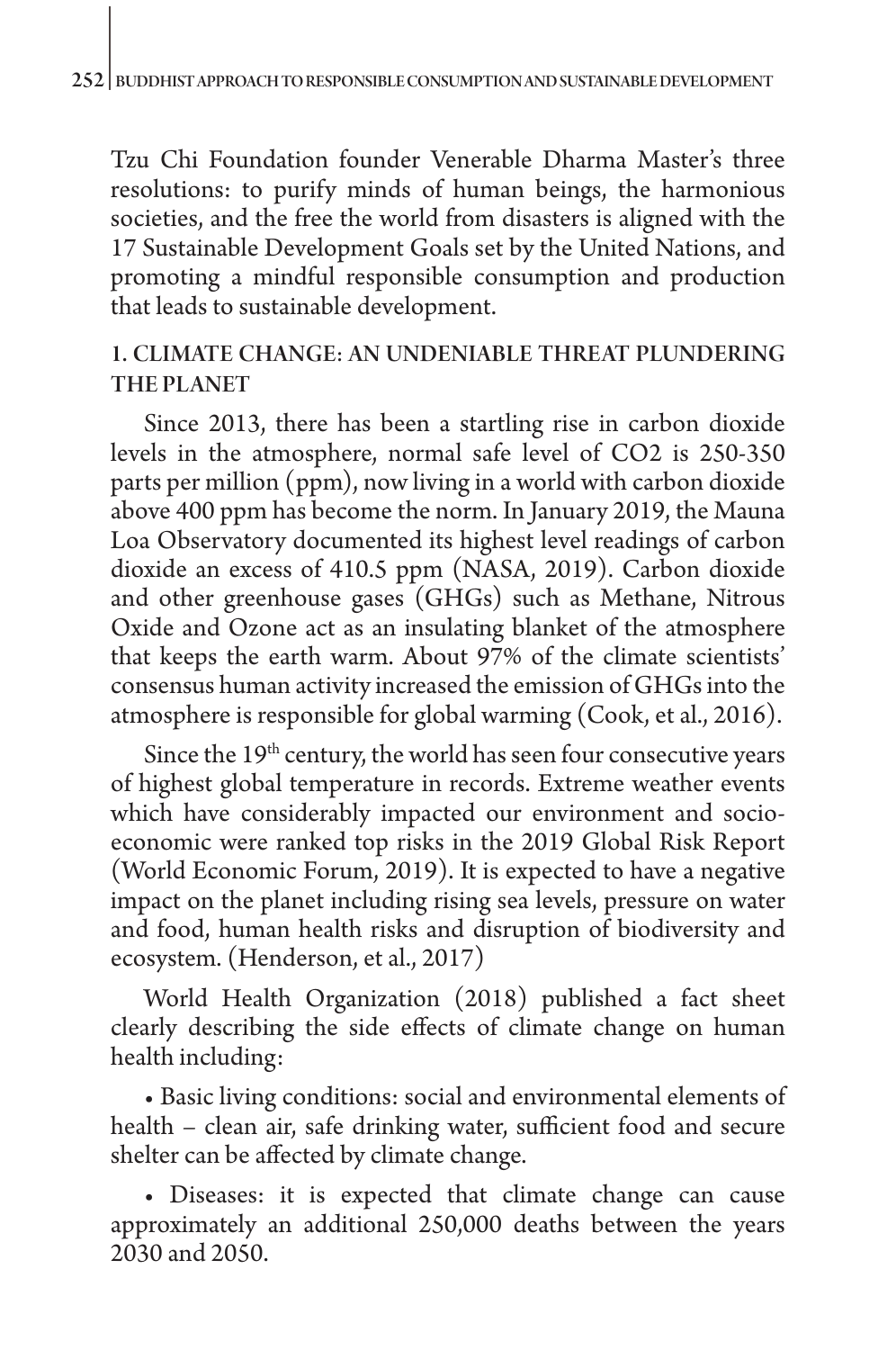• Financial effect: disregarding the expenses in health determining sectors such as agriculture and water and sanitation, by 2030 the main expense to health is expected to be between US\$ 2-4 billion/year.

• The weak will suffer: without assistance to prepare and respond, most developing countries with poor health foundation will battle to survive.

# 2. THE BOTTOM-UP APPROACH IN COMBATING THE CLIMATE **CHANGE**

Mitigation and adaptation to climate change can be much more effective if activities by governmental and intergovernmental bodies go hand in hand with a lasting change of attitudes by the broader civil society. Non-Governmental Organizations such as Tzu Chi Foundation can play a key role by facilitating and enhancing this process.

This becomes clear by looking at the agreements on climate change that have been achieved so far. Up to now, governmental agreements to rein in climate change have unfortunately been limited to rather decentralized arrangements which are but loosely connected to each other. The Paris Agreement seems to have mitigated this difficulty but is still far from being the strong frame for action which would be necessary to tackle climate change.

The reasons why governments are relatively slow to take up to the challenge of climate change have been investigated multiple times: a consensus seems to have formed around the idea of the governments being trapped in a 'prisoner's dilemma' (Sterescu, 2018). For every individual government, it is rational to abandon or limit climate action and reap economic benefits. No enforcement mechanisms exist to avoid such defection. On the contrary, governments must cater to various interests, not all of whom may see climate policy as a priority.

As the threat of climate change threatens the livelihood of Earth's inhabitants, it is not only the responsibility of governments to take action but also the obligation of individuals, civil society, private sectors, and decision-makers to combat climate change. To support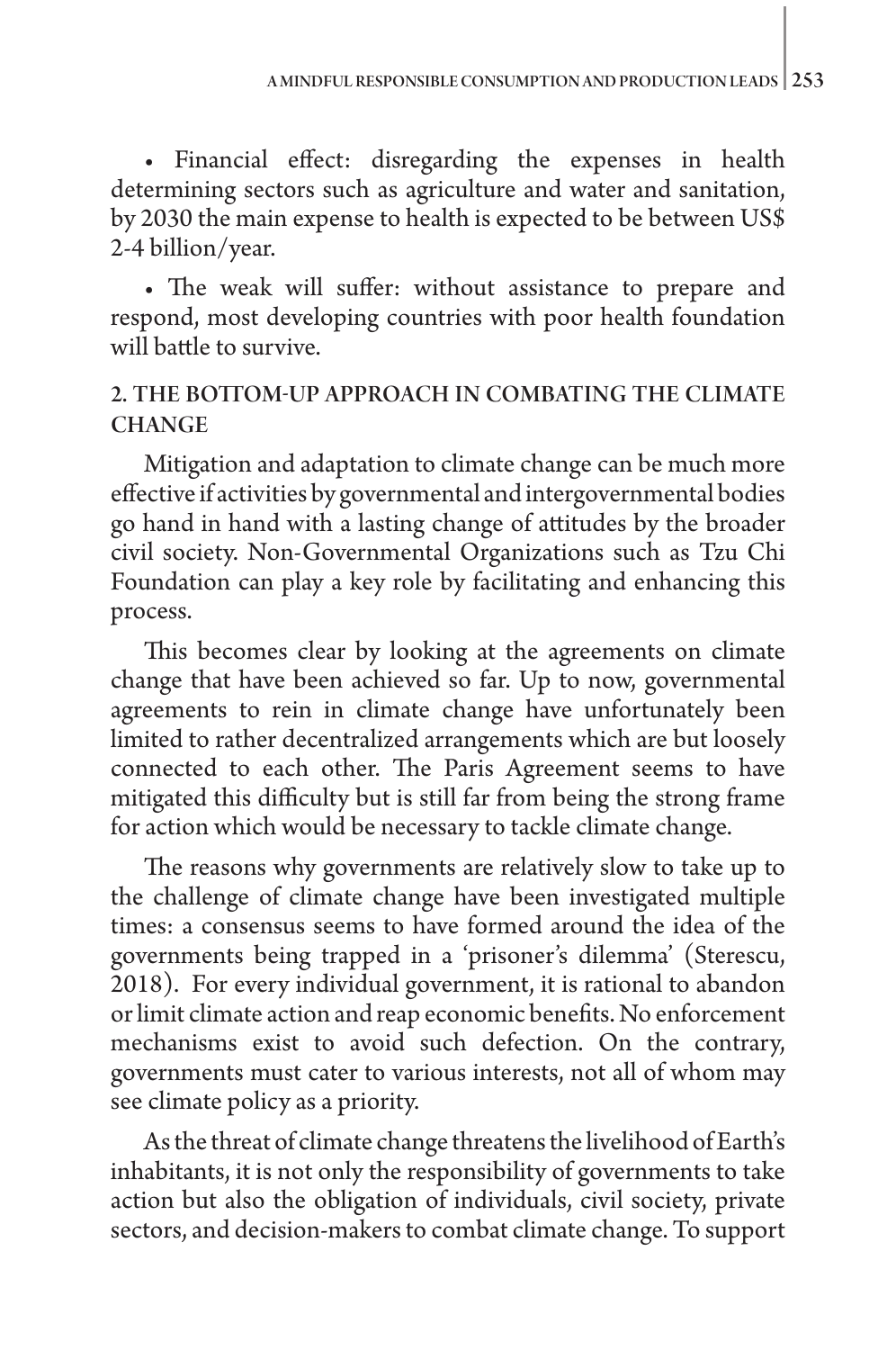and complement governments where government action alone may be insufficient, we need a broad-based movement rooted at the very basis of society. But the problem is this: Even if concern about climate change is widespread, the issue currently has little potential to mobilize large parts of society. This is because the process of climate change itself is amorphous, as are consequences. People fail to relate the abstract process to their daily lives and do not see weather-related natural catastrophes as results of climate change.

Climate change is unrelated to the individual identity of most people. While nationality, class and political affiliation have a powerful influence on individual self-conception and actions, climate change hardly does.

To overcome these hurdles, it is necessary to be active at the very basis of society. The aim should be to build up institutions for a sustained social effort to counter climate change. Just to have a common understanding is insufficient. To make a significant change in tackling the planet's climate change problem, there is a pressing need for consensus and decisive action.

For over half a century, Tzu Chi starts from grassroots movements by encouraging civil society to live in harmony with nature. Since 1990, Tzu Chi has been conducting programs in environmental protection in response to global climate change (Lee & Han, 2015). These have enabled it to build up an ideal recycling system. This system aims to enhance environmental protection and offer possibilities and facilities for civil communities to practice and implement a sustainable lifestyle.

With environmental protection at the heart of its operations, Tzu Chi relentlessly seeks new ways to reduce its carbon footprint. Although government action for mitigation and adaptation is crucial for our future, as a non-governmental entity, Tzu Chi's approach to climate change mitigation targets the individual, helping countries reach the Nationally Determined Contributions from the bottomup. Through thorough education on carbon-reducing lifestyle changes and demonstrating the impact of individual action on the environment, Tzu Chi catalyzes collective climate action in the communities it serves, inspiring and empowering individuals to move from apathy to action.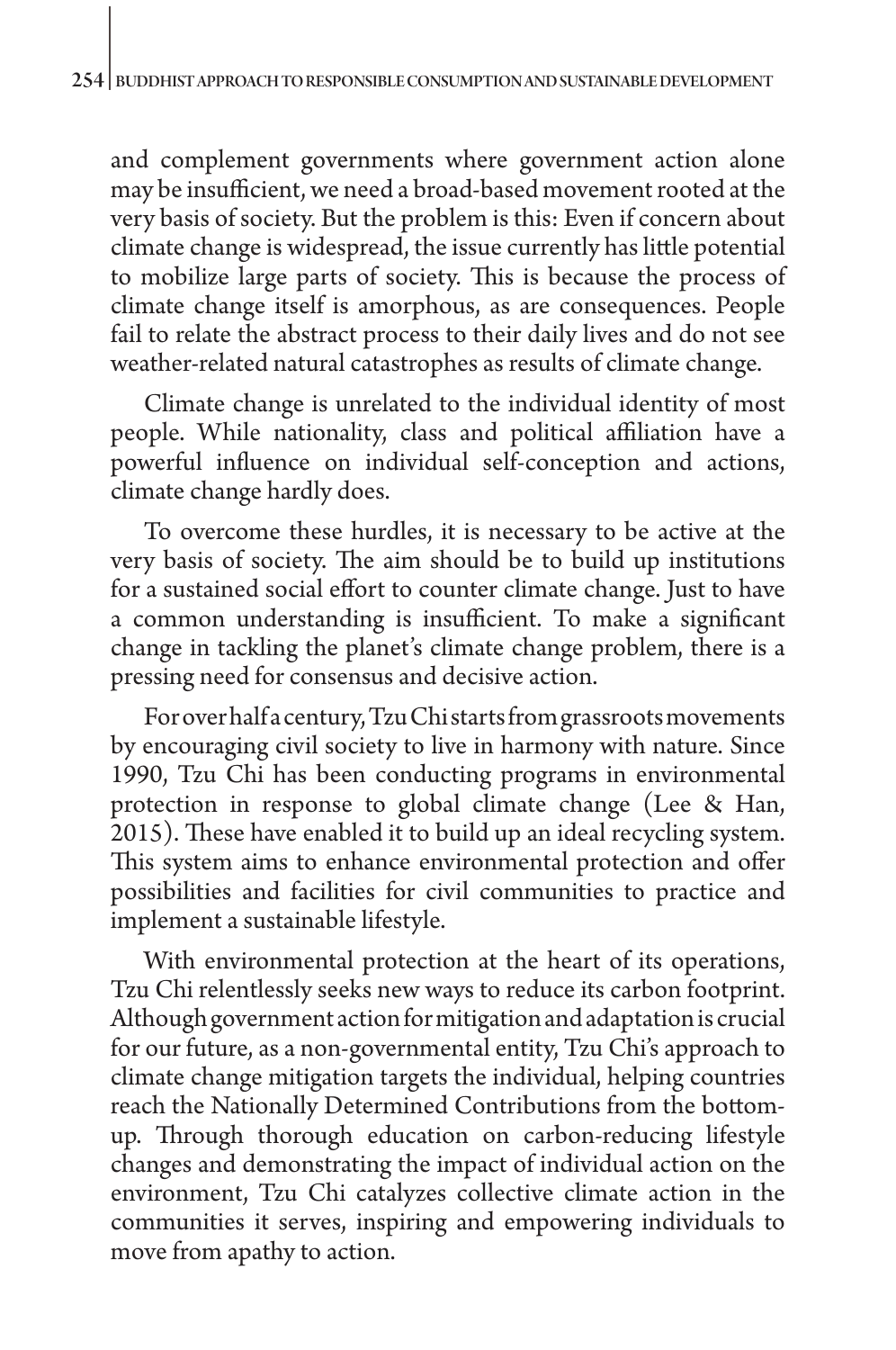#### 3. RECYCLING VOLUNTEERS COMMITTED TO THE RESPONSIBLE CONSUMPTION

Actions speak louder than words, in 1990, Dharma Master Cheng Yen gave a speech calling the public "to do recycling with our clapping hands". Since then, recycling volunteers have committed in 17 countries with 561 *Eco-Awareness Recycling Centers* and 10,267 *community recycling points* that managed by more than 106,299 volunteers daily regardless of age and educational level (Buddhist Tzu Chi Foundation, 2017). The recycling volunteers face the dirty trash with humbleness and bend down to care for our earth.

Tzu Chi's *Eco-Awareness Recycling Centers*  and *Recycling Points* are an ideal model to link up any community of residents with environmental protection. Located within easily reachable distance, the platform provides direct interactive relationships to influence locals and making behavior change. By engaging in recycling activities, everyone learns to separate recycling materials to help conserve resources. Additionally, it raises the awareness of participants about the importance of changing their own lifestyles with the aim of reducing and avoiding waste. Just imagine: each community is like a tree, every family is a branch and every individual is a leaf. Tzu Chi *Eco-Awareness Recycling Centers* are the tree trunks which transmit environmental awareness to mobilize people.

The production of plastics made from petroleum by-products reaching 8,300 million Metric tons (Mt) produced to date and in year 2015, only approximately 6,300 metric tons of plastic waste had been generated and only 9% had been recycled, 12% was incinerated causes air pollution and mostly 79% of plastics waste was found mismanaged which causes pollution to the landfills (Geyer, et al., 2017). Tzu Chi recognizes the often overlooked impact of plastics on climate change. The production of plastics, made from petroleum by-products, uses roughly 4 percent of global oil production and emits roughly 5 ounces of  $CO<sub>2</sub>$  for every 1 ounce produced. Each year, 46 billion tons of carbon dioxide are emitted from the production, transportation, and consumption of plastic water bottles alone. More than half a billion bottles are recycled through this program, reducing 34,000 tons of GHGs.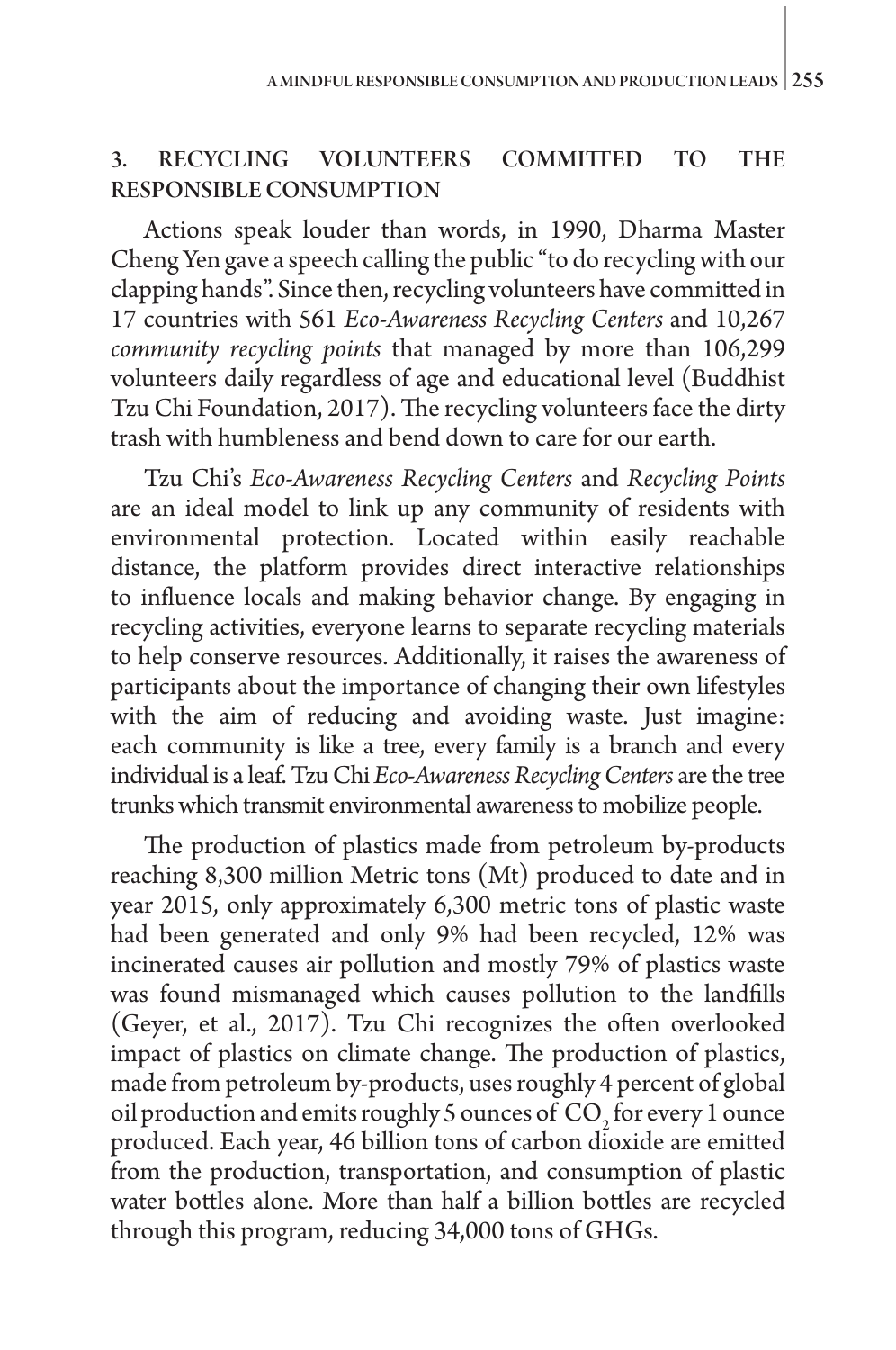The goal 12 of Sustainable Development Goals (SDGs) set by the United Nations is to ensure sustainable consumption and production patterns. Tzu Chi not merely collecting trash and recycling, but align with the SDGs goal 12, which the processed bottles are transformed into textiles, woven into high-quality usable products for humanitarian aid and daily use, such as blankets, clothing, luggage, and office supplies. Since 2006, over 100 million blankets made from these textiles have been used in Tzu Chi's humanitarian response operations.

Recently, The United Nations Environment Programme (UNEP) recognises and affirms Tzu Chi's 30-year efforts in protecting the environment and accredited Tzu Chi with observer status on 9<sup>th</sup> January 2019 to allow the organisation to speak out on the topic of environmental protection at the general assembly. Currently, Tzu Chi is one of the 514 NGOs that have been accredited the status (UNEP, 2018). As a UNEP meeting observer, Tzu Chi's responsibilities and scope of work include the followings:

• Provide effective environmental protection plans and strategies from the perspective of an NGO and invite governments and NGOs to jointly work with the Foundation to implement environmental protection programmes.

• Bring up the implications of policies related to environmental protection and call on the United Nations to take effective actions that benefit the environment during the general assembly.

# 4. SUSTAINABLE DEVELOPMENT THROUGH THE CIRCULAR ECONOMY AND SPIRITUAL CIRCULATION

The motto of recycling volunteer in environmental protection is "Turn trash into gold, gold into love, and love into pure streams and flowing throughout the world." This concept encourages a mindful sustainable model which the infinite loop embrace the first circle of Circular Economy and the second circle of Spiritual Circulation as shown in Figure 1.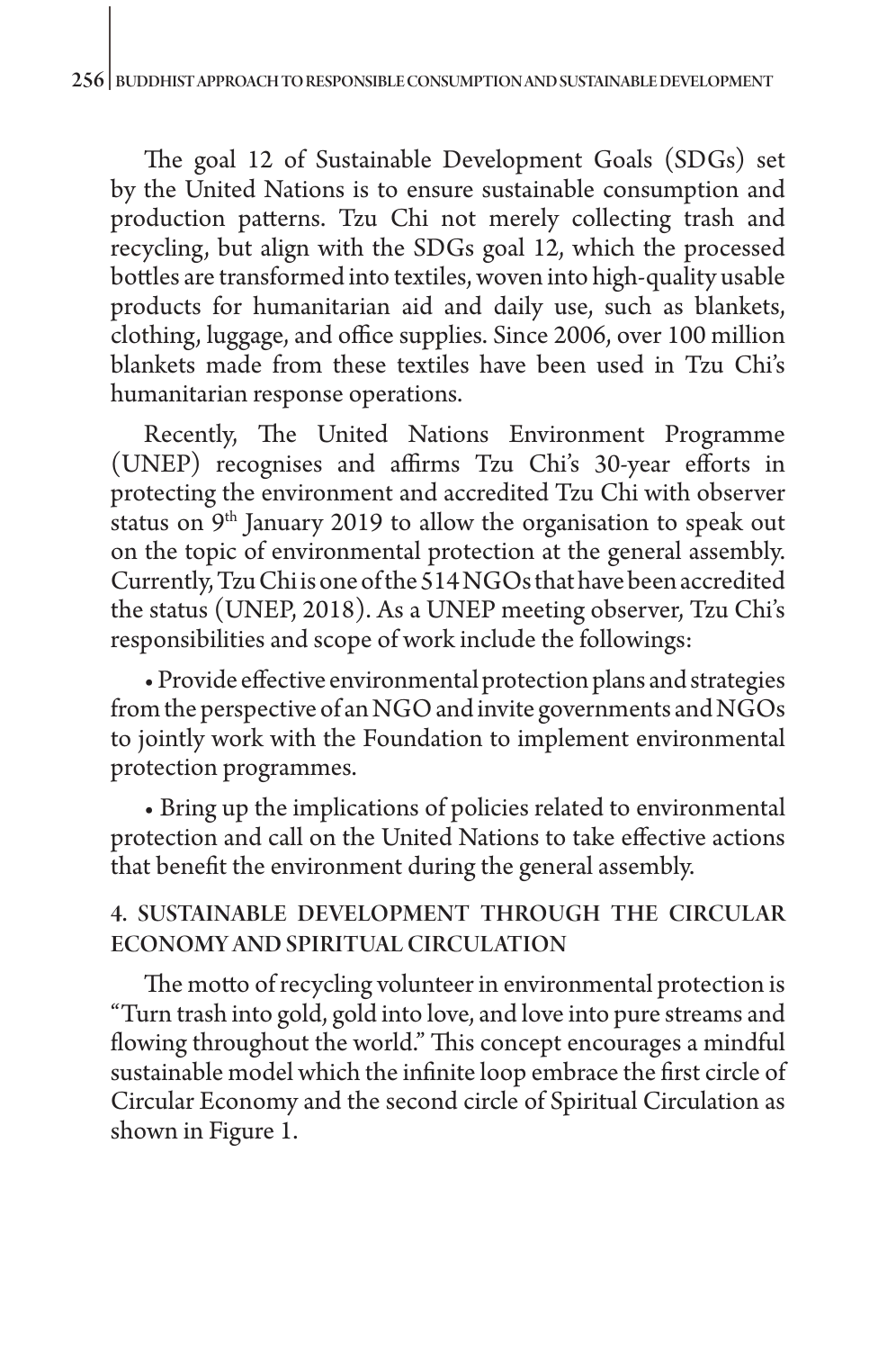

*Figure 1: The Tzu Chi Responsible Consumption model of Circular Economy and Spiritual Circulation*

### 4.1. Circular Economy

One of the most daunting challenges the world faces today is the global waste problem, responsible for a plethora of negative impacts on all life and the environment. To bring awareness, as well as to empower and shift the consumption habits of individuals towards a more climate-friendly alternative, Tzu Chi reutilize trash disposed by the consumer and transformed into Eco-products such as blankets, garments, and stationeries using the collected recycled plastic bottles, which in turn becomes utilized during humanitarian aid assistance missions. With the Circular Economy cycle, Tzu Chi ensures that the natural resources exploited by human can be in use for as long as possible.

Through the Trash into eco-friendly products initiative, Tzu Chi has, in addition to addressing environmental and waste issues plaguing communities, empowered those left behind to stand at the forefront of the fight for a sustainable living, providing education, space, and resources to change makers of all ages to learn through action.

# 4.2. Spiritual Circulation

Through community-building initiatives, Tzu Chi inspires global citizens to achieve a sustainable and responsible waste reduction.

By selling Eco-products from recycled goods, Tzu Chi utilizes the revenue gained from selling recycled materials to fund and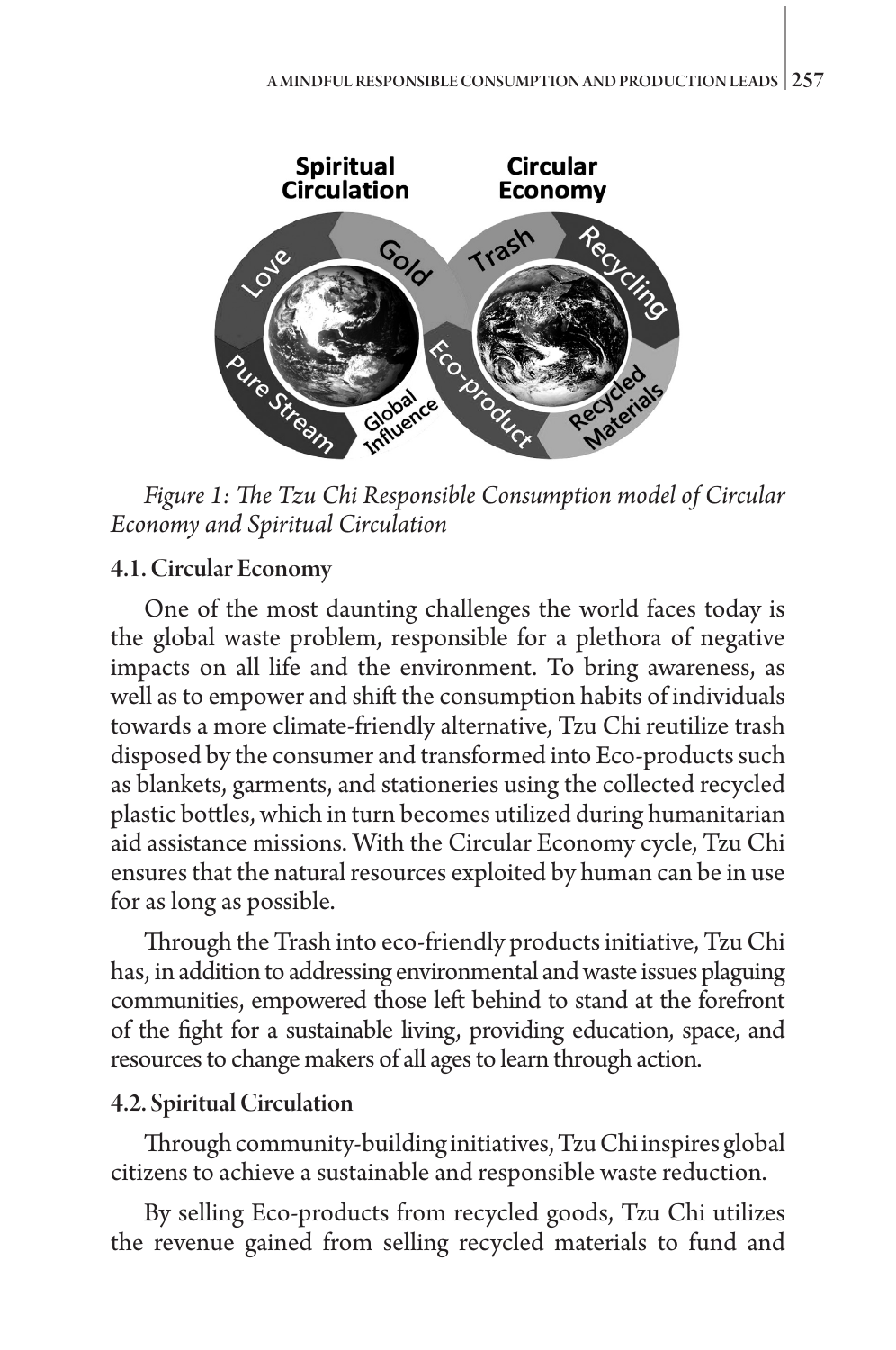support DaAi Television, a non-profit television station focused on spreading virtuous humanistic culture through broadcasting programs that highlight the positive work being done around the world by Tzu Chi volunteers. Through the power of broadcasting, Tzu Chi raises individual awareness on restoring the planet's health and continuously establishes community-based recycling programs focusing on Refuse, Reduce, Reuse, Repair, Recycle (5R), promoting a lifestyle of sustainable and responsible consumption.

Tzu Chi's *Eco-Awareness Recycling Centers*  and *Recycling Points* around the world serve as platforms for citizen engagement and participation in recycling work, with a particular focus on engaging those typically left behind, such as elderly volunteers, strengthening community environmental awareness, fostering social capital, and initiating individual behavior change.

#### 5. FORGING AHEAD TOWARDS MUTUAL ACTIONS

Tzu Chi is focusing on the following three major directions and encourages everyone to implement into daily life by:

- Environmental protection
- Ethical Eating
- Support 5R (Refuse, Reduce, Reuse, Repair, Recycle)

Starting from grassroots movements to support the Post-Paris Agenda in mitigation and adaptation, Tzu Chi involves civil society, enterprises and decision makers to effect on a local, regional, national and international level.

Why can Tzu Chi's recycling model especially help in improving mitigation practices? The main asset of Tzu Chi is that individuals can personally get involved in recycling work. In a further step, they may often even become grassroots environmental teachers. Many of the volunteers are able to transform profound environmental knowledge into their daily lives. Hence, they are able to share knowledge on environmental protection with others. In support of the 'Advancing towards Zero Waste' declaration, as well as the 'Ocean-Climate Action' agenda, Tzu Chi commits to bringing its recycling program expertise and 'know-how' to those most impacted by ocean plastic pollution, small island nations.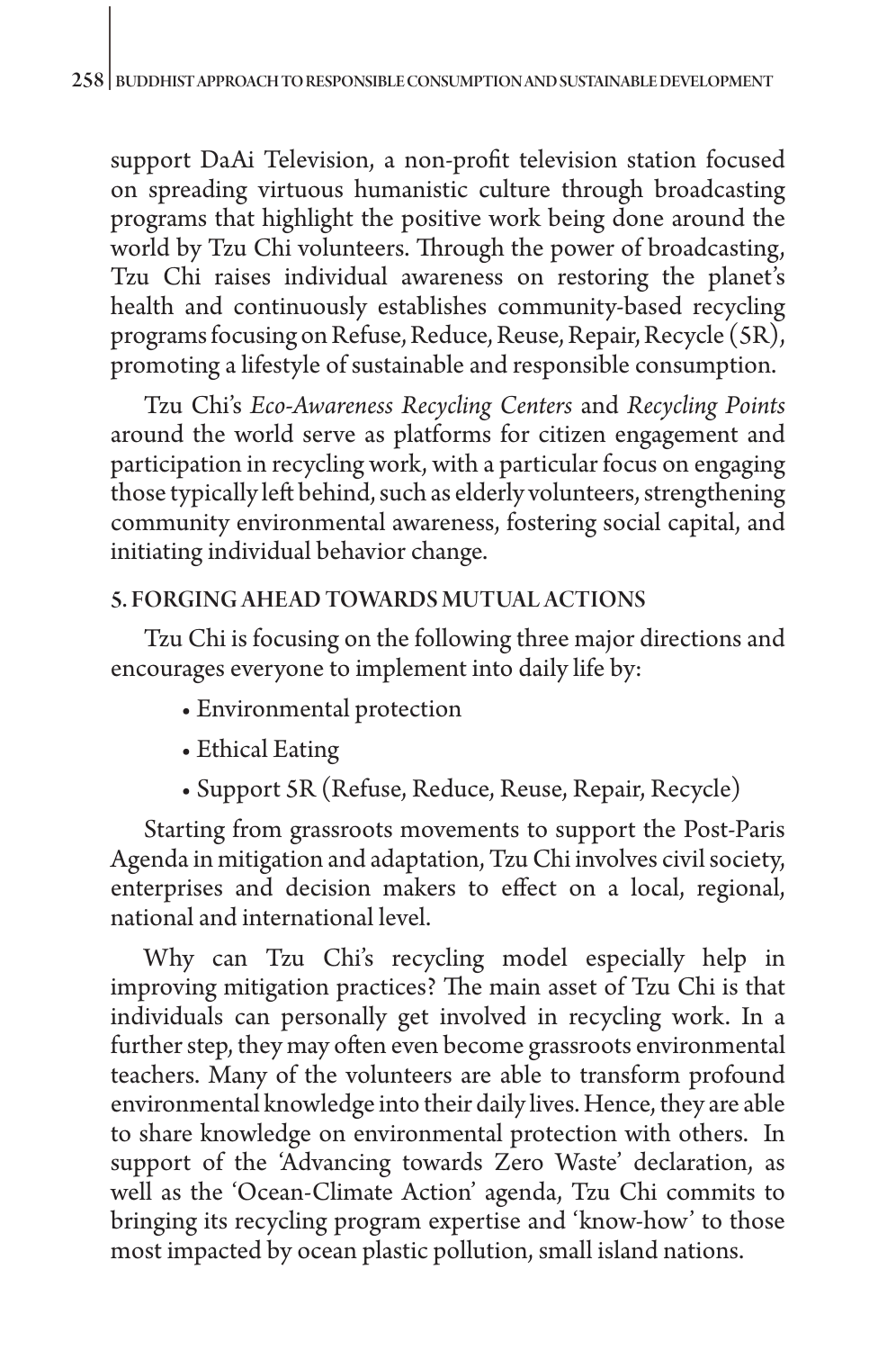Tzu Chi grassroots movement and community-based solutions not only offers mitigation action on a personal level but also, and more importantly, raises awareness of the issue through collective involvement. It is human behavior which determines the market trends, and the demands of the people which sway the governments to take action. It is people which form governments, and people who build businesses. As a non-profit non-governmental organization based on faith, Tzu Chi believes that by shifting the human perception of value, society as a whole can be transformed.

In short, the Tzu Chi's complete recycling system can be applied globally and the host countries and communities who implement this system can benefit in many ways. The system allows for more direct investment, technology transfer, higher rates of employment, improved health care and increased tax revenues which is aligned with the "Responsible Consumption and Production" of SDGs' Goal 12. For the sustainable development of our planet, Tzu Chi is ready to help other stakeholders to leverage off our experience and make it happen.

# 6. THE FOUR MISSIONS AND EIGHT FOOTPRINTS OF BUDDHIST TZU CHI FOUNDATION

The Buddhist Tzu Chi Foundation is an international humanitarian NGO with Special Consultative Status in the United Nations Economic and Social Council (ECOSOC). It is operated by a worldwide network of volunteers and employees, with over 10 million members in 58 countries. Up to the present day, Tzu Chi has delivered relief to those in need in 98 countries. Tzu Chi Foundation's "Four Missions" consist of Charity, Medicine, Education, and Humanistic Cultural. Furthermore, considering ongoing efforts in Bone Marrow Donation, Environmental Protection, Community Volunteerism, and International Relief, these eight concurrent campaigns are collectively known as "Tzu Chi's Eight footprints". Tzu Chi's four missions contribute to the 17 SDGs.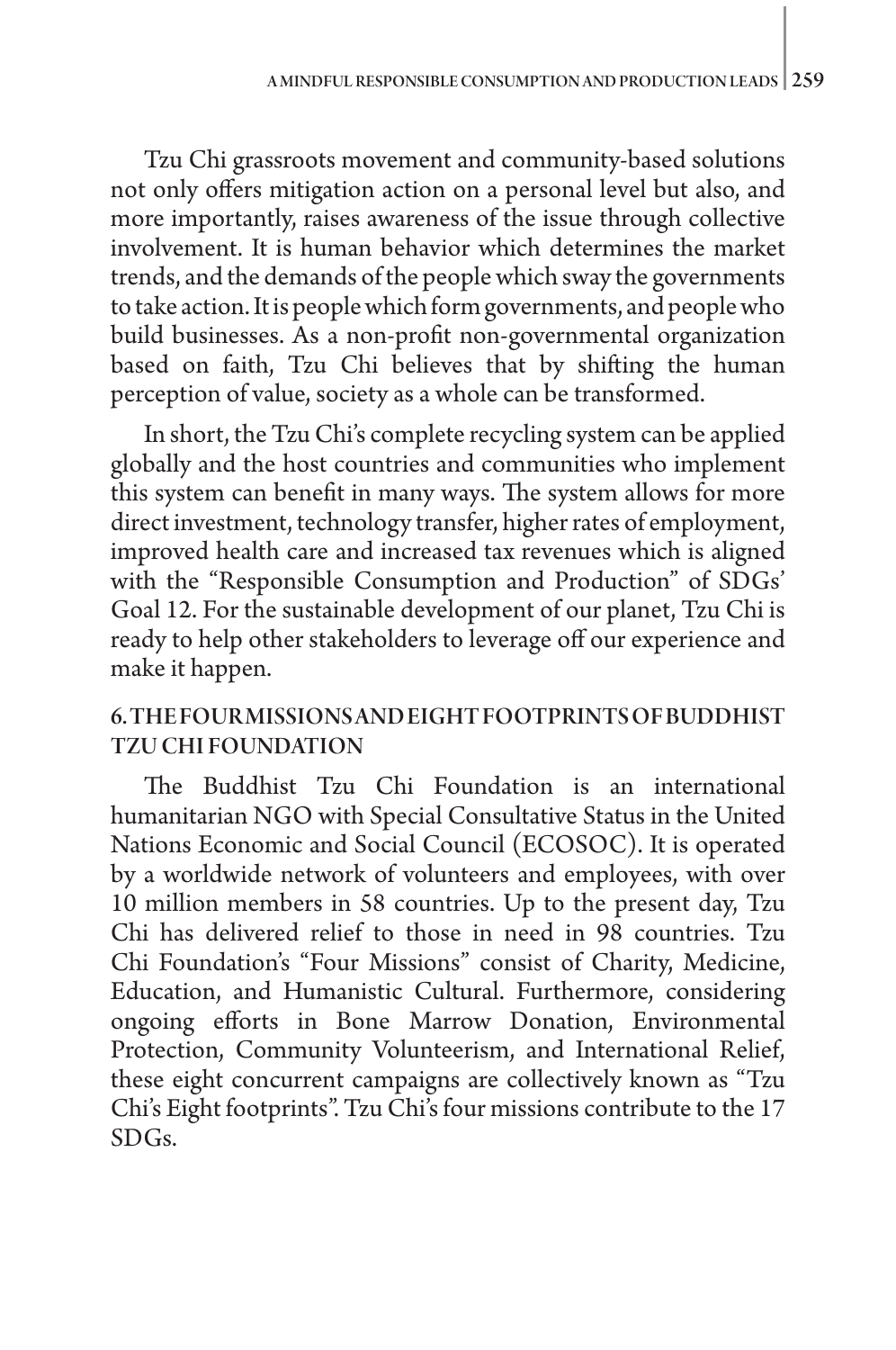

#### *Figure 2: Tzu Chi Four Missions contribute to all 17 SDGs*

Crucially, Tzu Chi faces the global issue to question individual lifestyle and ethics. Thus, it aims to overcome policy dilemmas as well as individual unwillingness to become engaged in the movement against climate change. If we lead a simpler life, we will help reduce the amount of garbage and protect our environment, thus improving the quality of life on earth. We should have a grateful heart toward our planet which provides for us and sustains us. It is a simple concept, but if we all put it into practice, the impact can be profound and far-reaching. The following diagram gives a broad overview of Tzu Chi's environmental protection campaigns.

The Tzu Chi Foundation Founder Dharma Master Cheng Yen has three resolutions: may all minds be purified, may there be peace in the community, and may there be no disasters in this world. Let us inspire more people to join in the environmental effort by protecting our environment, and making the planet a safer and better place to live.

Always remember: We have only one earth, let us coexist with Mother Earth.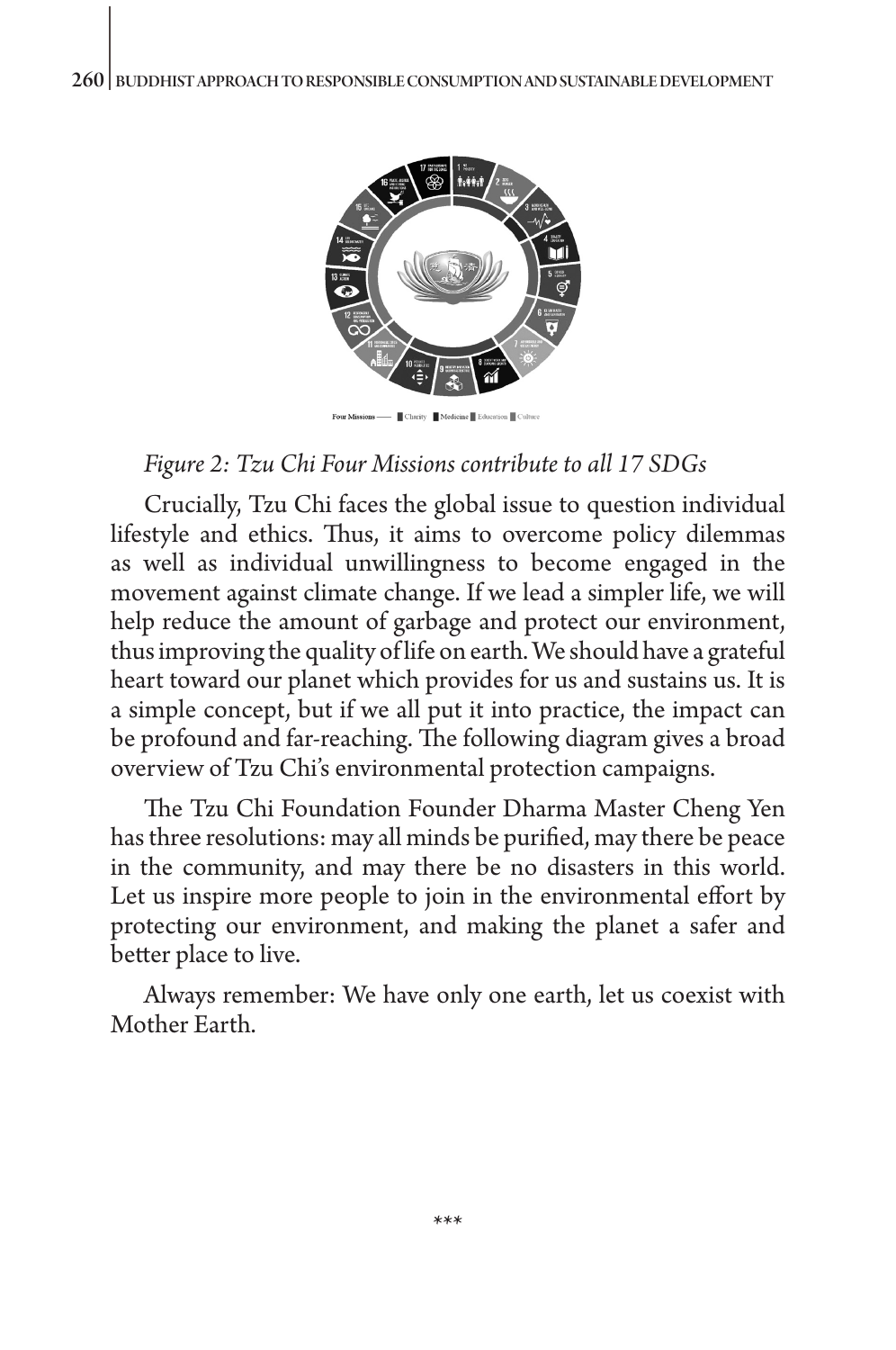#### Reference

- Buddhist Tzu Chi Foundation. 2017. *2017 Tzu Chi Almanac,*  Hualien, Taiwan: Buddhist Tzu Chi Foundation.
- Cook, J. et al. 2016. Consensus on consensus: a synthesis of consensus estimates on human-caused global warming. *Environmental Research Letter,* 11(4).
- Hales, S., Kovats, S., Lloyd, S. & Campbell-Lendrum, D. 2014. *Quantitative risk assessment of the effects of climate change on selected causes of death, 2030s and 2050s.* Geneva: World Health Organization.
- Henderson, R. M., Reinert, S. A., Dekhtyar, P. & Migdal, A. 2017. Climate Change in 2017: Implications for Business. *Harvard Business School,* JUNE 27, 2017(9-317-032).
- Lee, C. P. & Han, L. 2015. Recycling Bodhisattva: The Tzu-Chi movement's response to global climate change. *Social Compass,*  62(3), pp. 311-325.
- Nasa. 2019. *Carbon Dioxide Direct Measurement: 2005-Present.* [Online] Available at: https://climate.nasa.gov [Accessed 2 February 2019].
- Sterescu, A. B. 2018. *The Prisoner's Dilemma in Environmental Politics: One Model to Rule Them All?.* [Online] Available at: https://www.e-ir.info/2018/06/14/ the-prisoners-dilemma-in-environmentalpolitics-one-model-to-rule-them-all/ [Accessed 1 February 2019].
- UNEP. 2018. *List of accredited organizations.* [Online] Available at: https://www.unenvironment.org/civil-societyengagement/accreditation/list-accredited-organizations [Accessed 9 January 2019].
- WHO. 2018. *Climate change and health.* [Online] Available at: https://www.who.int/news-room/ fact-sheets/detail/climate-change-and-health [Accessed 2 February 2019].